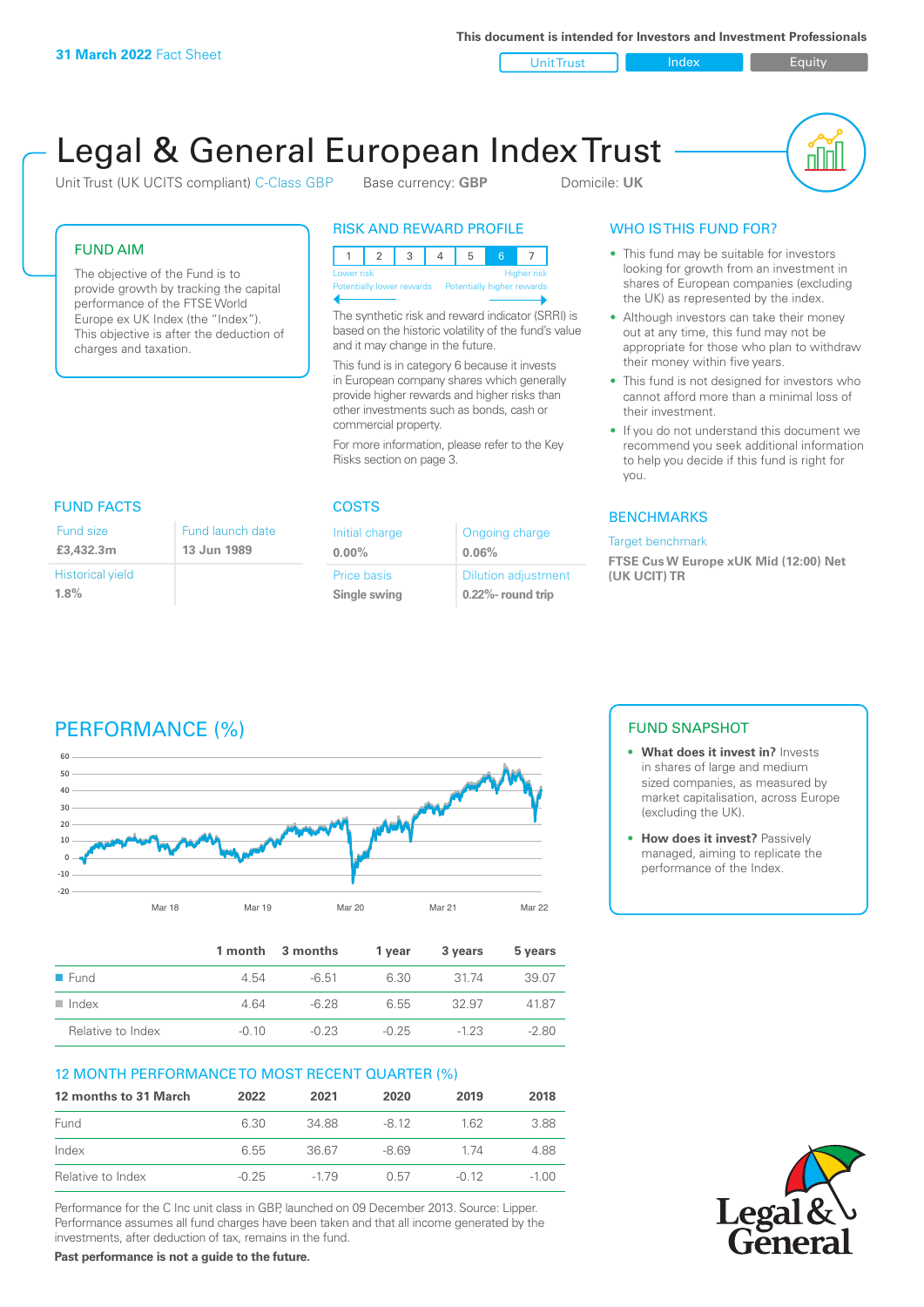# Legal & General European Index Trust

Unit Trust (UK UCITS compliant) C-Class GBP

## PORTFOLIO BREAKDOWN

All data sources are a combination of LGIM and the Fund Accountant unless otherwise stated. Totals may not sum to due to rounding. In order to minimise transaction costs, the Fund will not always own all the assets that constitute the index and on occasion it will own assets that are not in the index. The number of fund holdings can also differ from the index due to corporate events and proxy holdings.



#### SECTOR (%)

| $\blacksquare$ Industrials | 17.3 |
|----------------------------|------|
| <b>Health Care</b>         | 16.6 |
| $\blacksquare$ Financials  | 16.5 |
| ■ Consumer Discretionary   | 12.6 |
| ■ Consumer Staples         | 9.5  |
| ■ Technology               | 8.8  |
| <b>Basic Materials</b>     | 5.0  |
| $\blacksquare$ Utilities   | 42   |
| ■ Energy                   | 4.2  |
| Telecommunications         | 3.6  |
| ■ Real Estate              | 1.7  |
|                            |      |

#### COUNTRY (%)

|            | France      | 21.6 |  |
|------------|-------------|------|--|
| ÷          | Switzerland | 20.7 |  |
|            | Germany     | 17.0 |  |
|            | Netherlands | 9.0  |  |
| $\bigodot$ | Sweden      | 7.2  |  |
| ♦          | Denmark     | 5.3  |  |
|            | Italy       | 5.2  |  |
|            | Spain       | 4.8  |  |
|            | Finland     | 2.7  |  |
|            | Other       | 6.7  |  |
|            |             |      |  |



#### MARKET CAPITALISATION (%) TOP 10 HOLDINGS (%)

| ■ Large            | 81.3 |
|--------------------|------|
| $\blacksquare$ Mid | 18.7 |

■ Top 10 holdings 23.5% Rest of portfolio 76.5% No. of holdings in fund 520 No. of holdings in index 514

| Nestle                           | 44  |
|----------------------------------|-----|
| Roche Holding                    | 3.6 |
| ASML                             | 3.2 |
| Novartis                         | 2.2 |
| Novo Nordisk B                   | 22  |
| Lymh Moet Hennessy Louis Vuitton | 22  |
| <b>SAP</b>                       | 1.5 |
| Totalenergies                    | 15  |
| Sanofi                           | 1.4 |
| Siemens                          | 13  |
|                                  |     |



The Index Fund Management team comprises 25 fund managers, supported by two analysts. Management oversight is provided by the Global Head of Index Funds. The team has average industry experience of 15 years, of which seven years has been at LGIM, and is focused on achieving the equally important objectives of close tracking and maximising returns.